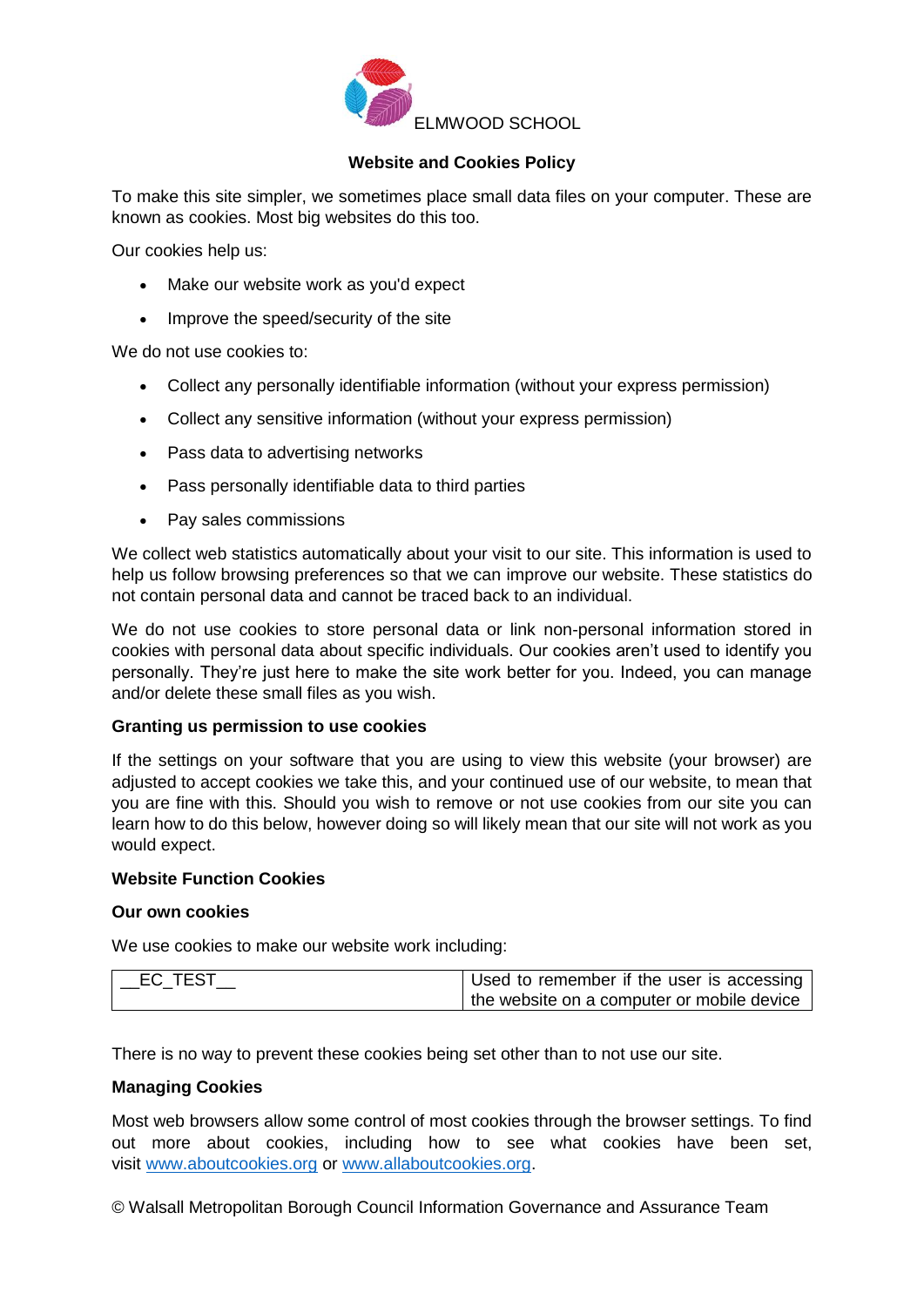

Find out how to manage cookies on popular browsers:

- [Google Chrome](https://support.google.com/accounts/answer/61416?co=GENIE.Platform%3DDesktop&hl=en)
- [Microsoft Edge](https://privacy.microsoft.com/en-us/windows-10-microsoft-edge-and-privacy)
- [Mozilla Firefox](https://support.mozilla.org/en-US/kb/enable-and-disable-cookies-website-preferences)
- [Microsoft Internet Explorer](https://support.microsoft.com/en-gb/help/17442/windows-internet-explorer-delete-manage-cookies)
- [Opera](https://www.opera.com/help/tutorials/security/privacy/)
- **•** [Apple Safari](https://support.apple.com/kb/ph21411?locale=en_US)

To find information relating to other browsers, visit the browser developer's website.

To opt out of being tracked by Google Analytics across all websites, visit [http://tools.google.com/dlpage/gaoptout.](http://tools.google.com/dlpage/gaoptout)

### **How we use cookies**

The following cookies are used by this website:

| lang                       | Remember the user's selected language                                                                                                                          |
|----------------------------|----------------------------------------------------------------------------------------------------------------------------------------------------------------|
|                            | version of a website                                                                                                                                           |
| utm.gif                    | Google Analytics Tracking Code that logs<br>details about the visitor's browser and<br>computer                                                                |
| utma                       | Collects data on the number of times a user<br>has visited the website as well as dates for<br>the first and most recent visit. Used by<br>Google Analytics    |
| utmb                       | Registers a timestamp with the exact time<br>of when a user accessed the website. Used<br>by Google Analytics                                                  |
| utmc                       | Registers a timestamp with the exact time<br>of when a user leaves the website. Used by<br>Google Analytics                                                    |
| utmt                       | Used to throttle the speed of requests to<br>the server                                                                                                        |
| utmz                       | Collects data on where the user came from,<br>what search was used, what link was<br>clicked and what search term was used.<br><b>Used by Google Analytics</b> |
| widgetsettings             | Twitter widget cookie                                                                                                                                          |
| i/jot/syndication          | Twitter widget cookie                                                                                                                                          |
| local_storage_support_test | Twitter widget cookie                                                                                                                                          |
| test                       | Photo Gallery Plugin cookie                                                                                                                                    |

### **There are no online-forms on the school website that requests personal information.**

# **Use of IP addresses and cookies**

© Walsall Metropolitan Borough Council Information Governance and Assurance Team